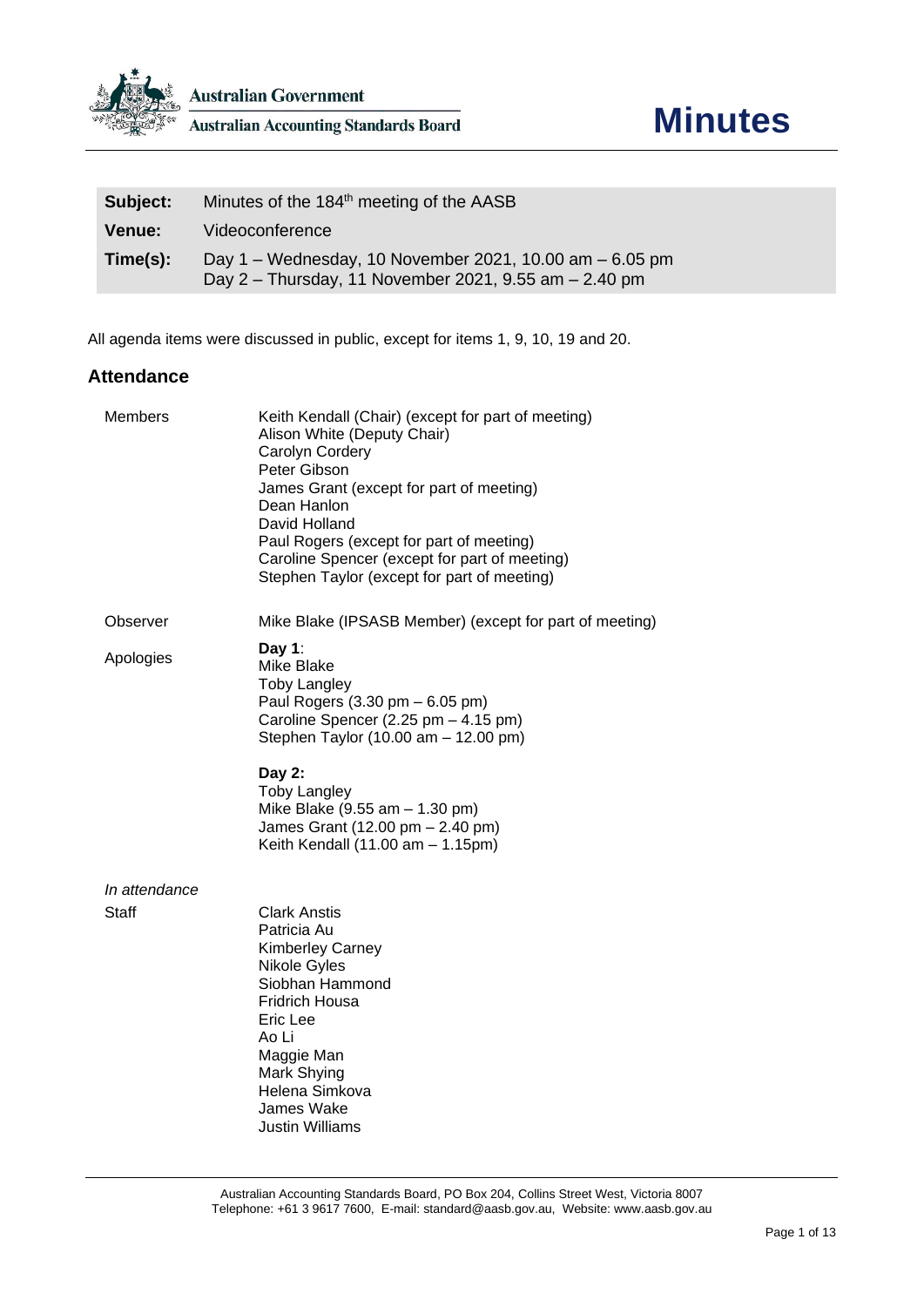Other Jacinta Hanrahan, APESB – agenda item 10 Rabin Jogarajan – agenda item 6 Robert Keys – agenda item 6 Adrian King, KPMG – agenda item 20 Evelyn Ling – agenda item 7 Nancy Milne, APESB – agenda item 10 Jim Paul – agenda item 3 Carmen Ridley – agenda item 11 Ann Tarca, IASB – agenda item 9 Angus Thomson – agenda item 5 Channa Wijesinghe, APESB – agenda item 10

## **Agenda and Chair's Report**

Agenda Item 1 – discussed in private

The Chair noted the significant items on the agenda and provided the Board with an update on recent and future activities.

## **Apologies, Declarations of Interest, Minutes and Approvals Out of Session**

Agenda Item 2

### *Apologies*

An apology for the full meeting was noted for Toby Langley. Apologies were noted from Mike Blake (Observer), James Grant, Keith Kendall, Paul Rogers, Carolyn Spencer and Stephen Taylor for various parts of the meeting.

#### *Declarations of Interest*

Members indicated that, in the normal course of their day-to-day professional responsibilities, they deal with a broad range of financial reporting issues. Members have adopted the standing policy in respect of declarations of interest that a specific declaration will be made where there is a particular interest in an issue before the Board.

There were no specific declarations for this meeting.

#### *Minutes*

The Board approved the minutes of the one hundred and eighty-third meeting, held on 8-9 September 2021, incorporating an editorial amendment on agenda item 11, Insurance Activities in the Public Sector.

### *Approvals Out of Session*

The Board noted the out-of-session approval of the following documents since the previous meeting report.

- ED 314 *Subsidiaries without Public Accountability: Disclosures*
- ITC 46 *AASB Agenda Consultation 2022–2026*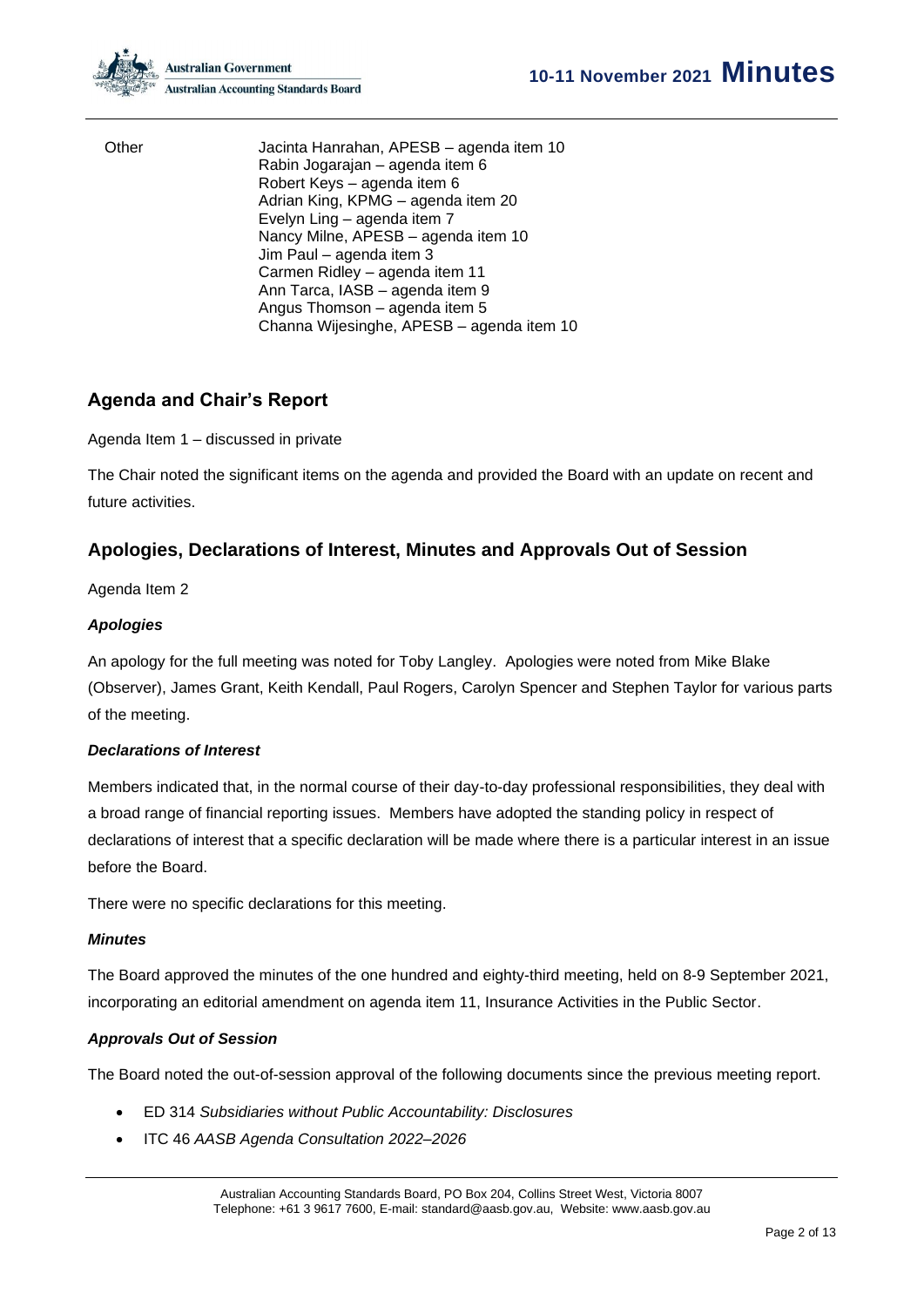• ITC 47 *Request for Comment on IASB Request for Information on Post-Implementation Review of IFRS 9* Financial Instruments – *Classification and Measurement*

## **Fair Value Measurement for Not-for-Profit Entities**

#### Agenda Item 3

Subject to considering further views of the Project Advisory Panel, the Board decided to propose in an Exposure Draft the following modifications to AASB 13 *Fair Value Measurement* for measuring the fair value of non-financial assets of not-for-profit (NFP) public sector entities held primarily for their service capacity (i.e. not held primarily for their ability to generate net cash inflows):

- (a) modifying AASB 13 paragraph 28(c) to propose that a use of such an asset would be financially feasible if it generates a sufficient return that it would be rational for market participants (including NFP public sector entities) to invest in the asset's service capacity – with the meaning of 'sufficient return' to be explained in a NFP public sector entity context;
- (b) regarding 'specialised assets' (which might be defined following further consideration), including implementation guidance on the assumptions to use in measuring the fair value when a market participant is not readily identifiable, and on the circumstances in which the presumption that the current use of such asset is its highest and best use can be rebutted;
- (c) when measuring an asset's fair value under the cost approach:
	- (i) assume the asset will be replaced in its existing location, even if it would be feasible to replace the asset in a cheaper site;
	- (ii) assume the asset presently does not exist and all components of the asset need to be replaced. Therefore, all necessary costs intrinsically linked to acquiring or constructing a modern equivalent asset at the measurement date would be included in the asset's current replacement cost;
	- (iii) any 'excess capacity' that is temporary or occurs cyclically should not be identified as economic obsolescence; and
	- (iv) economic obsolescence should not be limited to circumstances in which a formal decision has been made to reduce the asset's physical capacity.

The Board decided not to propose guidance regarding whether to include borrowing costs in measuring the fair value of a self-constructed asset under the cost approach.

The Board decided that no standard-setting actions are required under the *AASB Not-for-Profit Entity Standard-Setting Framework* to address other issues related to the measurement of non-financial assets on which individual members of the Project Advisory Panel had suggested guidance.

The Board also decided to defer consideration of whether to provide additional guidance on how to measure the fair value of right-of-use assets arising under concessionary leases until after considering the outcome of the concessionary leases part of the IPSASB's current Leases project.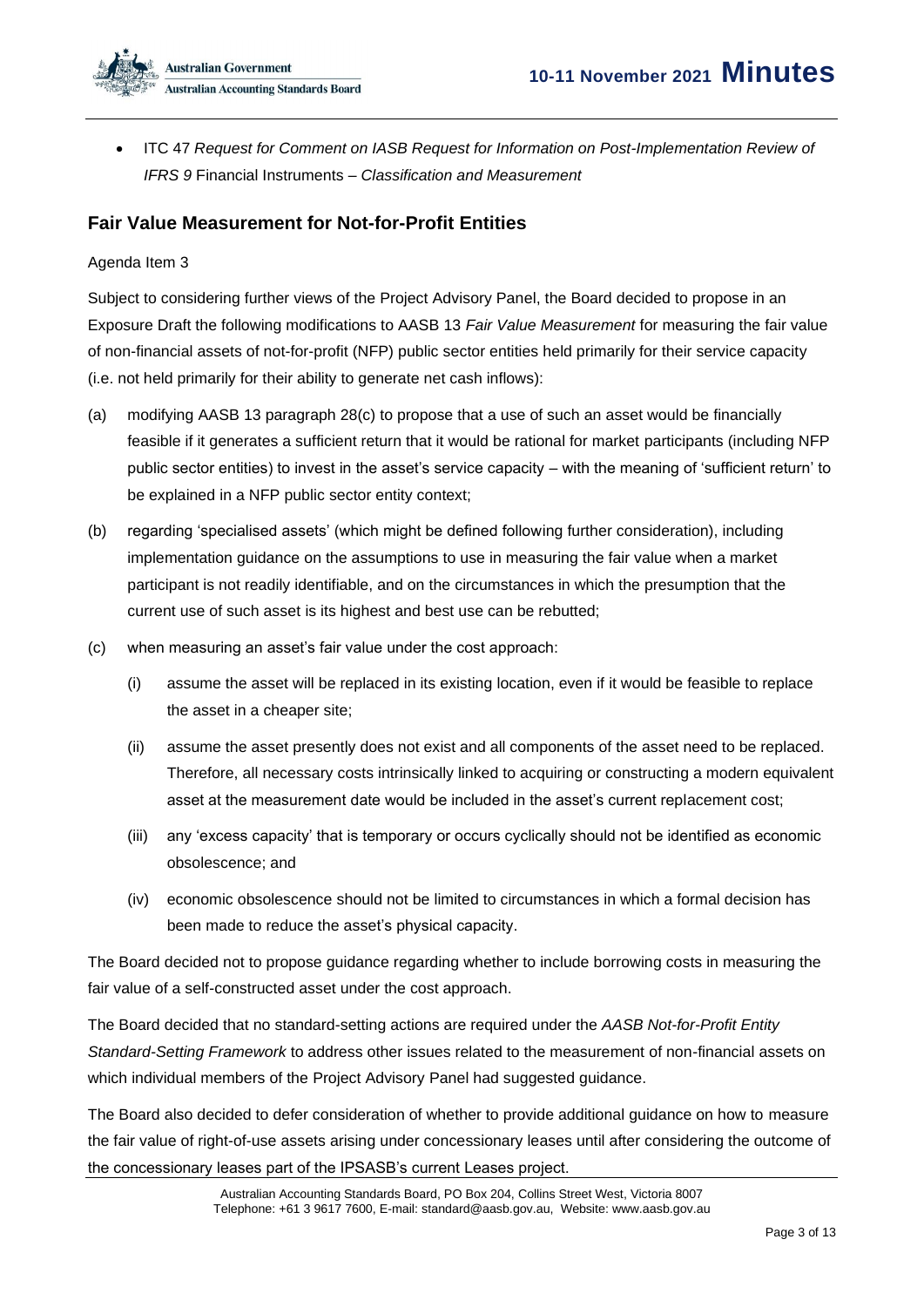

The Board plans to consider a draft Exposure Draft at its next meeting.

Action: Staff

## **Subsidiaries without Public Accountability – Disclosures**

Agenda Item 4

The Board considered the proposals in the IASB ED/2021/7 *Subsidiaries without Public Accountability: Disclosures* (AASB ED 314) and decided to submit a comment letter to the IASB. In the submission, the Board will recommend the IASB:

- (a) broaden the scope of the Standard to apply to all entities without public accountability;
- (b) reconsider the evidence supporting the cost versus benefit analysis and accordingly further reduce the proposed disclosure requirements;
- (c) consider including all disclosure requirements, including those related to presentation, and guidance in the Standard; and
- (d) document thoroughly the decision-making process in the Basis for Conclusions, to explain the reasons for adding the required disclosures.

The submission to the IASB will be finalised by a sub-committee of the Board. Further targeted outreach will be undertaken on the implications of the IASB's proposals.

Action: Staff

Sub-committee

## **Insurance Activities in the Public Sector**

#### Agenda Item 5

The Board considered a draft Exposure Draft that would propose modifications to AASB 17 *Insurance Contracts* for application by public sector entities. With a few clarifications, the draft ED reflects the decisions made at the Board's meetings in April, June and September 2021.

The Board noted that the NZASB will consider the draft ED at its December 2021 meeting. The plan is for both Boards to approve the Exposure Draft at their respective February 2022 meetings. Some stakeholder outreach on the draft ED will be conducted during November and December 2021, with a particular focus on the proposed indicators for identifying arrangements that would be scoped into AASB 17, which may lead to some amendments to the draft ED for the Board to consider in February 2022.

The Board also noted an issue regarding whether confidence levels for risk adjustments in liabilities for remaining coverage and liabilities for incurred claims should be aligned. The Board decided to note the issue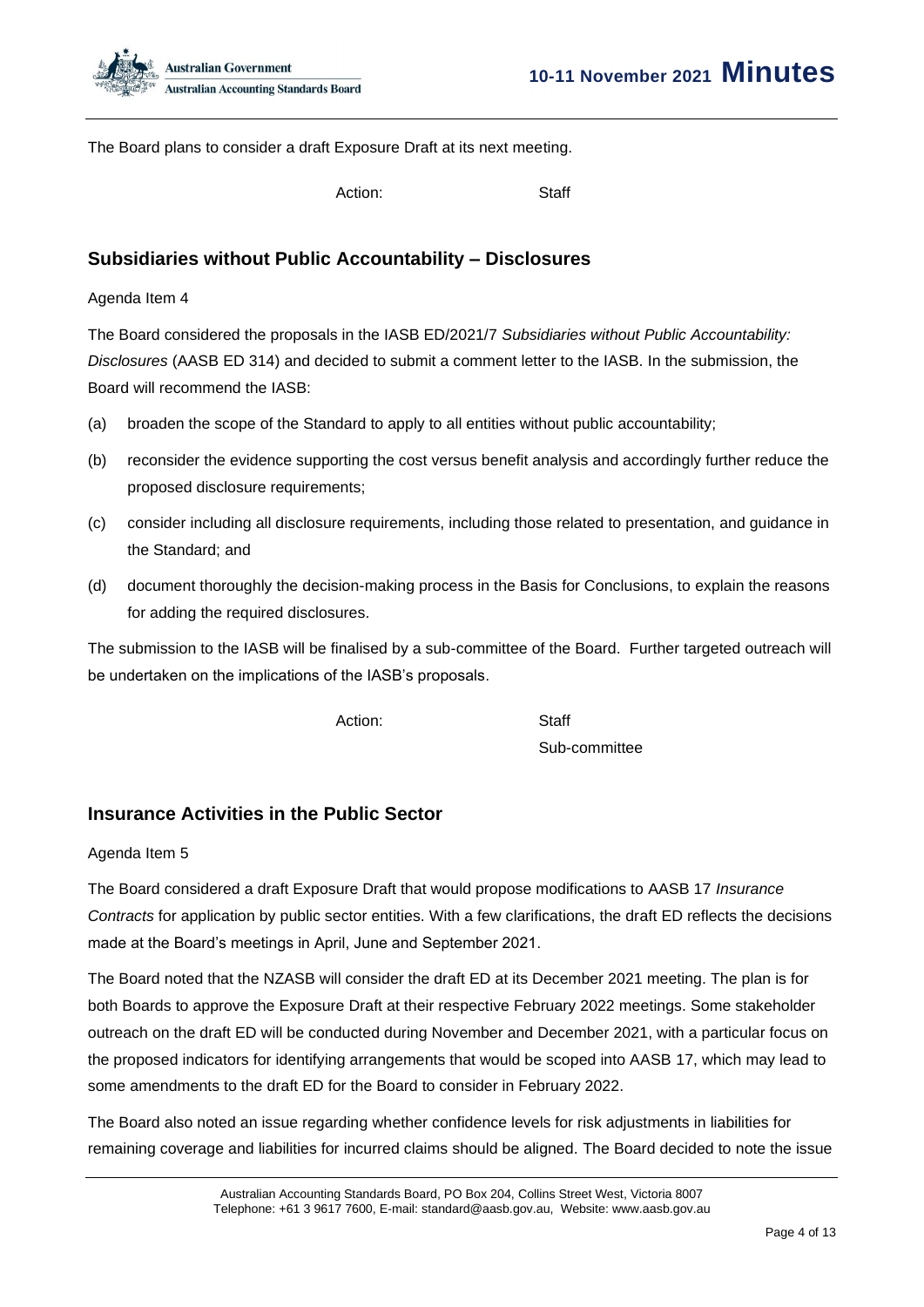

in the Basis for Conclusions of the Exposure Draft but not to propose any public sector guidance on the matter.

Action: Staff

## **Intangible Assets**

#### Agenda Item 6

The Board considered an updated draft AASB Staff Paper *Intangible Assets: Reducing the Financial Statements Information Gap through Improved Disclosures.* The Board noted the Paper would provide input to the international debate on issues relevant to identifying useful information about unrecognised internally generated intangible assets that could be disclosed in financial statements, at least until a more substantive review of AASB 138/IAS 38 *Intangible Assets* is initiated and undertaken. The Board decided that staff should proceed with the aim of publishing the Paper early in 2022.

Action: Staff

## **Not-for-Profit Private Sector Financial Reporting Framework**

#### Agenda Item 7

The Board decided to include the following proposals in the Discussion Paper (DP) on Tier 3 reporting requirements for not-for-profit (NFP) private sector entities.

#### *Primary Financial Statements*

Tier 3 reporting requirements should require an entity to present:

- (a) a statement of financial position;
- (b) a statement of profit or loss and other comprehensive income; and
- (c) a statement of cash flows that:
	- (i) covers both cash and cash equivalents;
	- (ii) reports cash flows from operating activities using only the direct method; and
	- (iii) does not require cash flows from investing activities to be presented separately to cash flows from financing activities;

The Board decided to seek stakeholder feedback through the DP as to whether other possible simplifications to the statement of cash flows should be considered, such as whether all cash flows should be presented net of Goods and Services Tax (GST).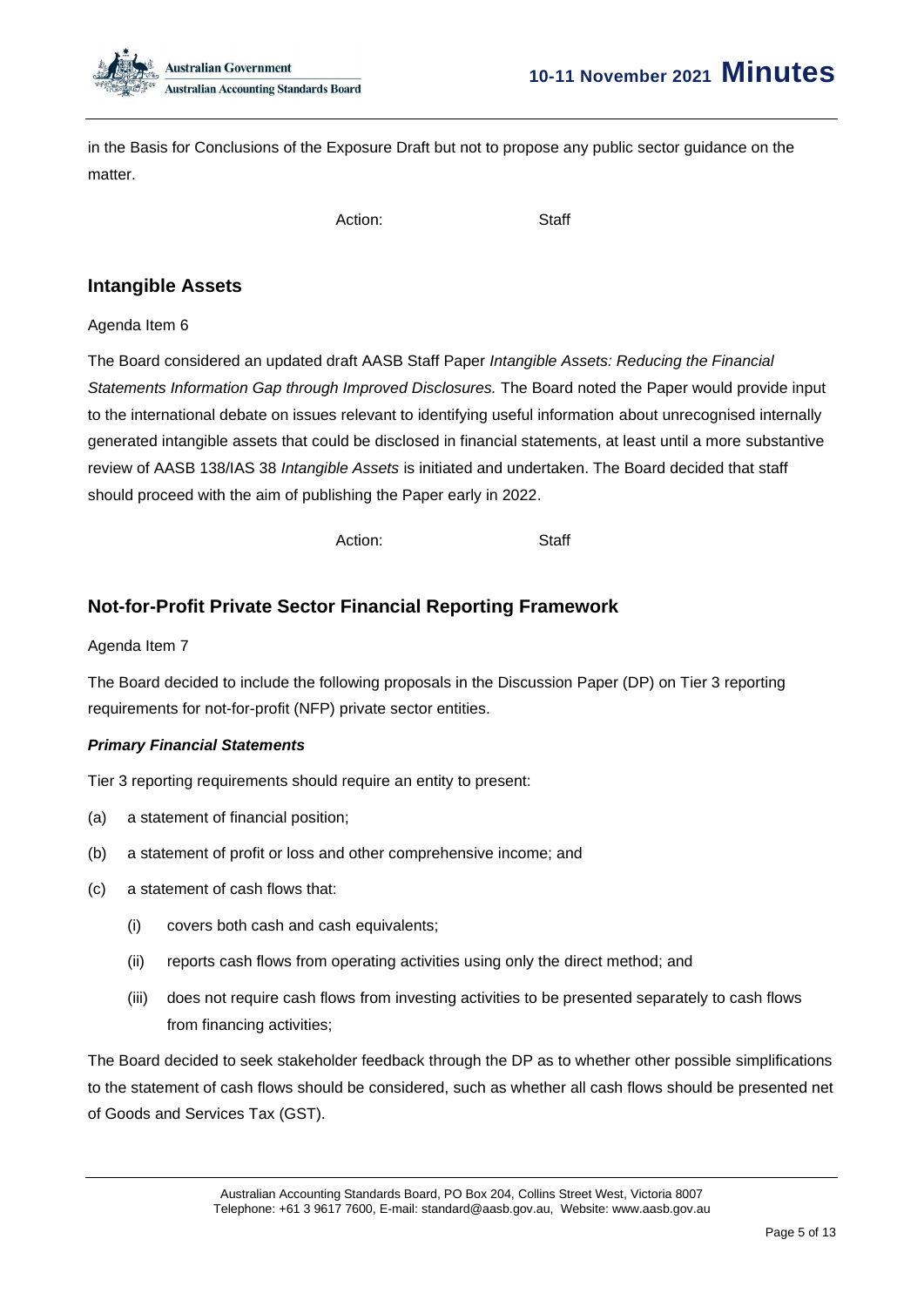The Board decided not to form a view for the DP as to whether a statement of changes in equity should be required as part of Tier 3 reporting requirements. The Board observed that while not requiring a statement of changes in equity may be a proportionate response in recognition of the lower-level differential reporting tier, the statement can be useful to some stakeholders in assessing the integrity of the financial statements. Therefore, the DP will seek views on whether the statement of changes in equity should be required.

Recognising the broad characteristics of the entities in the scope of Tier 3, the Board decided to propose in the DP to replicate the Tier 2 requirements for the information presented on the face of the primary financial statements, supplemented by guidance or education material.

#### *Leases*

The Board decided to propose, for the purpose of the DP, that Tier 3 reporting requirements for leases (other than concessionary leases) should require a lessee (lessor) to:

- (a) recognise lease payments as an expense (income), supplemented by disclosure of information about the entity's lease commitments; and
- (b) measure the lease expense (income) on a straight-line basis over the lease term, unless another systematic basis is more representative of the time pattern of the user's benefit.

Action: Staff

## **Disclosure Initiatives**

#### Agenda Item 8

The Board discussed the approach to its submission to the IASB on ED/2021/3 *Disclosure Requirements in IFRS Standards – A Pilot Approach* (AASB ED 309). The Board decided to express its concerns relating to the lack of clarity and specificity of the proposals. The Board also decided to recommend the IASB consider using the proposed guidance outlined in the ED as a guide when developing future Standards and when reviewing detailed disclosure requirements (e.g. as part of post-implementation reviews) rather than replacing the current disclosure requirements.

The Board decided to recommend that the IASB undertake further research into future forms of financial reporting (e.g. digital financial reporting and the use of machine reading technology to access information in the financial statements) to understand better the potential effects on financial reporting and how disclosure requirements might best be expressed in the future.

The submission to the IASB will be finalised by a sub-committee of the Board.

Action: Staff

Sub-committee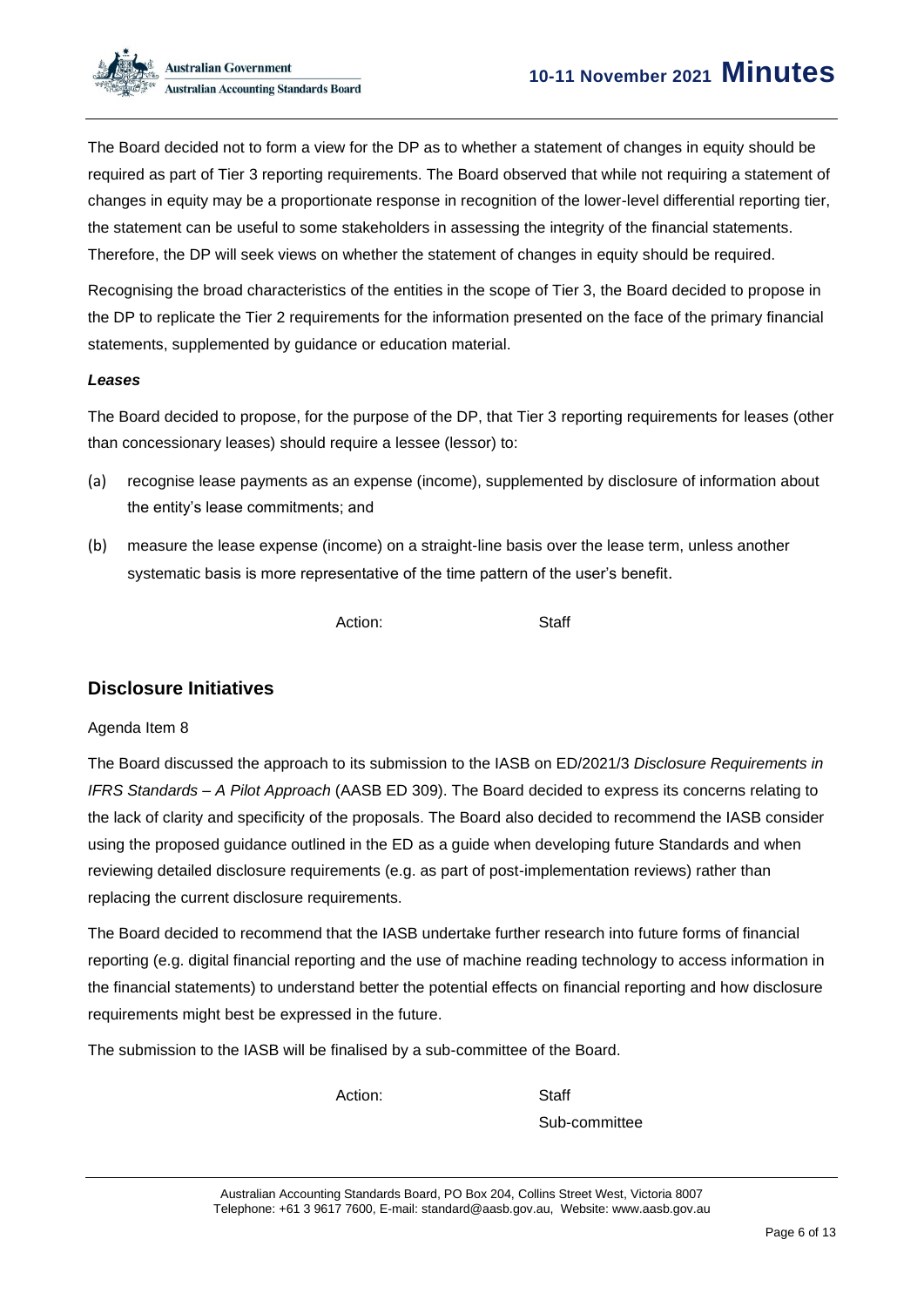

## **IASB Presentation**

Agenda Item 9 – discussed in private

Ann Tarca, IASB Board member, presented an update on IFRS Foundation activities, including technical projects of the IASB and the IFRS Interpretations Committee and the establishment of the International Sustainability Standards Board.

## **APESB Presentation**

Agenda Item 10 – discussed in private

Nancy Milne and Channa Wijesinghe of the Accounting Professional & Ethical Standards Board presented an update on APESB activities, including its current strategic plan and technical projects.

# **Income of Not-for-Profit Entities – Narrow-scope Amendments and Measurement of Right-of-Use Assets from Concessionary Leases**

Agenda Item 11

#### *Income of Not-for-Profit Entities – Narrow-scope Amendments*

The Board considered the remaining implementation issues raised by not-for-profit (NFP) entity stakeholders to be addressed in the short-term, narrow-scope project on AASB 15 *Revenue from Contracts with Customers* and AASB 1058 *Income of Not-for-Profit Entities*. Rather than proposing amendments to the Standards, the Board decided that additional educational material should be developed regarding:

- (a) the 'identified specifications' requirement and revenue recognition in accordance with AASB 1058 in respect of transfers to enable an entity to acquire or construct a recognisable non-financial asset to be controlled by the entity;
- (b) the recognition of assets under contracts in the scope of AASB 1058 when grants are received in arrears;
- (c) assessing enforceability of agreements in the scope of AASB 15, such as legally enforceable agreements; and
- (d) assessing termination for convenience clauses.

The Board plans to issue the Exposure Draft covering its previous decisions regarding illustrative examples in January 2022, with a 45-day comment period. The ED will be finalised by a sub-committee of the Board.

#### *Right-of-Use Assets of NFP Entities under Concessionary Leases*

The Board considered the accounting policy choice in AASB 16 *Leases* (paragraphs Aus25.1–Aus25.2) for the initial measurement of right-of-use (ROU) assets arising under concessionary leases at cost or fair value. The Board decided: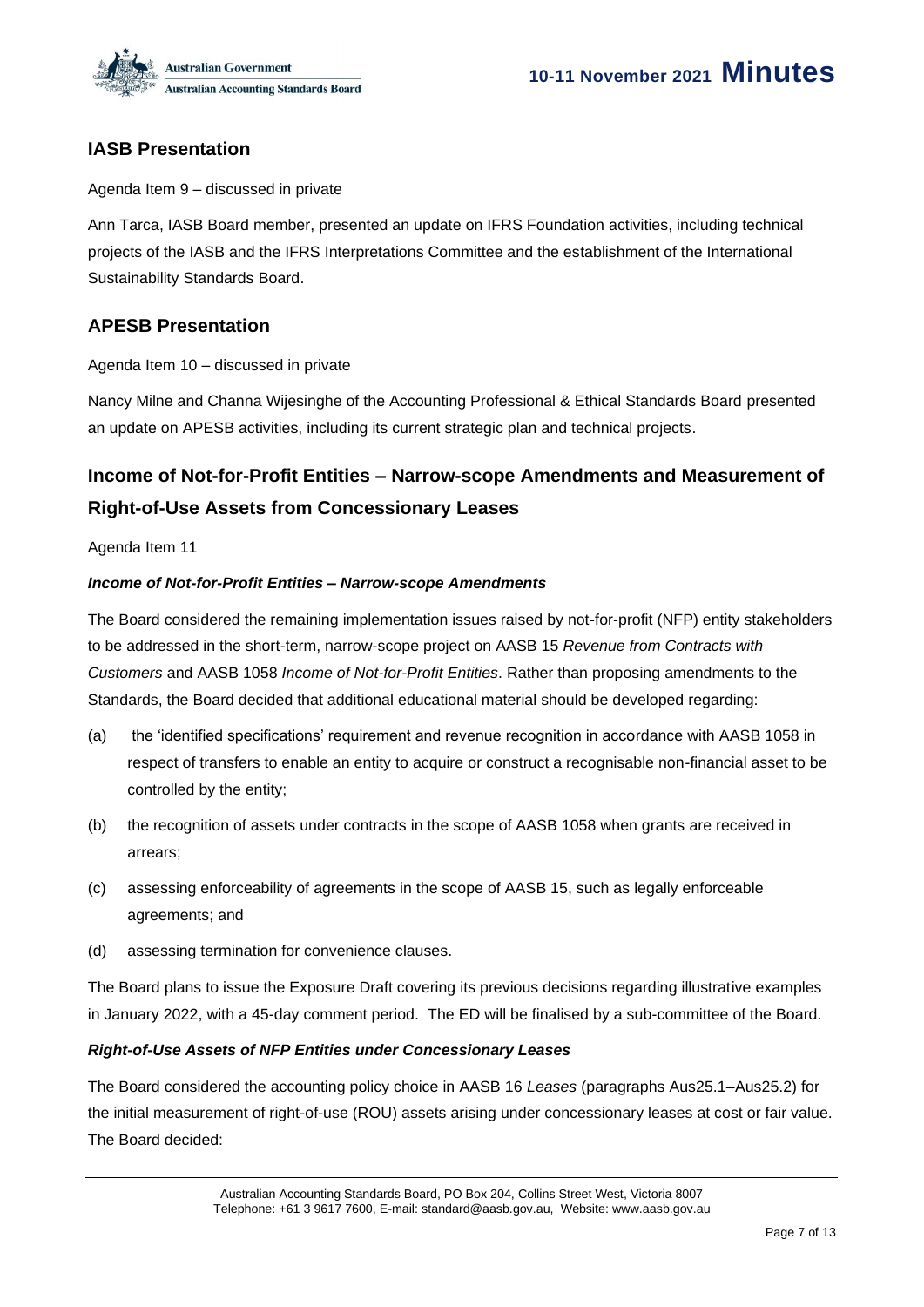

- (a) for NFP private sector lessees to retain the accounting policy choice as a permanent option; and
- (b) for NFP public sector lessees to consider whether to reassess the accounting policy choice when the Board decides on any additional guidance for measuring the fair value of ROU assets under concessionary leases. This decision would be made after consideration of the outcomes of the concessionary leases part of the IPSASB's current Leases project and the Board's forthcoming Exposure Draft that will propose modifications to AASB 13 *Fair Value Measurement* for NFP public sector entities.

In relation to (b), the Board noted concerns raised by public sector stakeholders regarding the difficulty of measuring the fair value of historical concessionary leases. However, the Board decided not to make a decision about whether to grandfather existing concessionary leases from a possible future fair value requirement unless it decides to remove the accounting policy choice to initially measure concessionary ROU assets at cost. Any such decision would only be made with the appropriate due process.

These decisions on the measurement of ROU assets of NFP entities will be included in the ED on narrowscope amendments relating to AASB 15 and AASB 1058.

Action: Staff

Sub-committee

## **Research Update**

Agenda Item 12

The Board noted a report of recent Research Centre activities, including:

- (a) the agenda for the 2021 Virtual Research Forum to be held on 29 November;
- (b) details of the three research teams and projects selected for the 2022 Research Forum; and
- (c) an update on the joint research with the Malaysian Accounting Standards Board on IFRS 16 *Leases* transition requirements and practical expedients, including the findings to date to be presented at the 13<sup>th</sup> Annual Asian-Oceanian Standard-Setters Group meeting in November.

Action: Staff

## **Documents Open for Comment**

Agenda Item 13

Subject to feedback from stakeholders, the Board made the following decisions about responding to documents open for comment: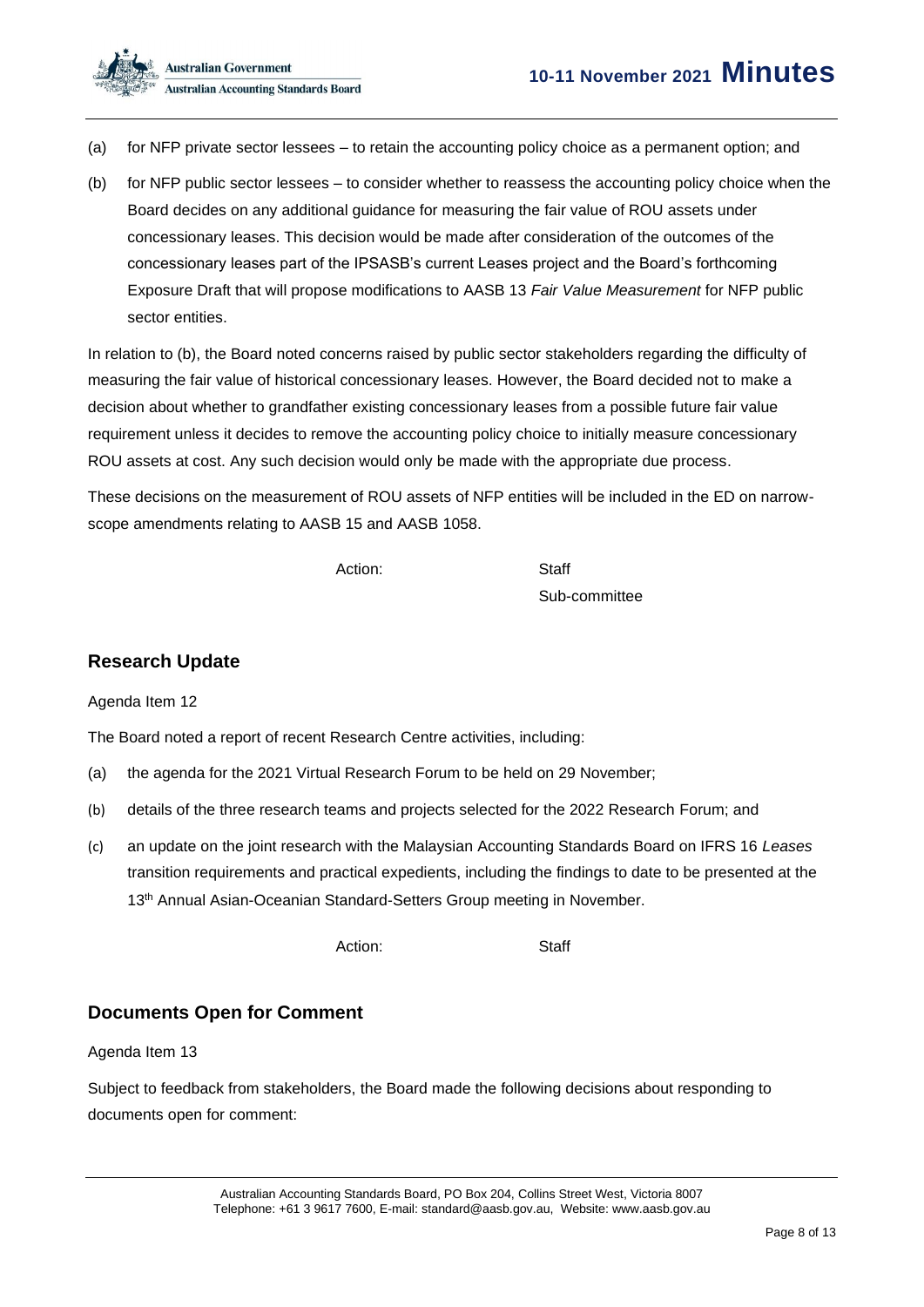

- (a) prepare a submission in response to the IASB's Request for Information *Post-implementation Review of IFRS 9 – Classification and Measurement*;
- (b) further consider whether to respond to the IASB Exposure Drafts *Classification of Debt with Covenants* and *Supplier Finance Arrangements* and the IPSASB Exposure Drafts *Conceptual Framework Update: Chapter 3,* Qualitative Characteristics *and Chapter 5,* Elements, and *Retirement Benefit Plans*; and
- (c) not to comment on the IFRS Interpretation Committee's tentative agenda decisions on Cash Received via Electronic Transfer as Settlement for a Financial Asset and Demand Deposits with Restrictions on Use.

The Board also noted its previous decisions about commenting on the consultative documents already issued by other international standard-setting bodies.

Action: Staff

## **First-time Application of AASB 1 by a Subsidiary**

### Agenda Item 14

The Board considered a draft Exposure Draft of amendments that would assist entities with their first-time preparation of general purpose financial statements (GPFS) in some circumstances, including the removal of special purpose financial statements and the reporting entity concept for certain for-profit private sector entities from 1 July 2021. The Exposure Draft will propose amendments to:

- (a) AASB 1 *First-time Adoption of Australian Accounting Standards* to allow a subsidiary preparing GPFS for the first time to apply the optional exemption in paragraph D16(a) to measure its assets and liabilities at the carrying amounts that would be included in the parent's consolidated financial statements where the parent has already adopted either Australian Accounting Standards or IFRS Standards; and
- (b) AASB 1053 *Application of Tiers of Australian Accounting Standards* to allow for-profit private sector entities transitioning from unconsolidated Tier 2 – Reduced Disclosure Requirements GPFS to consolidated Tier 2 – Simplified Disclosures GPFS to apply AASB 1 when preparing consolidated financial statements for the first time.

The Exposure Draft will be issued with a 60-day comment period, following approval by the Chair.

Action: Staff

Chair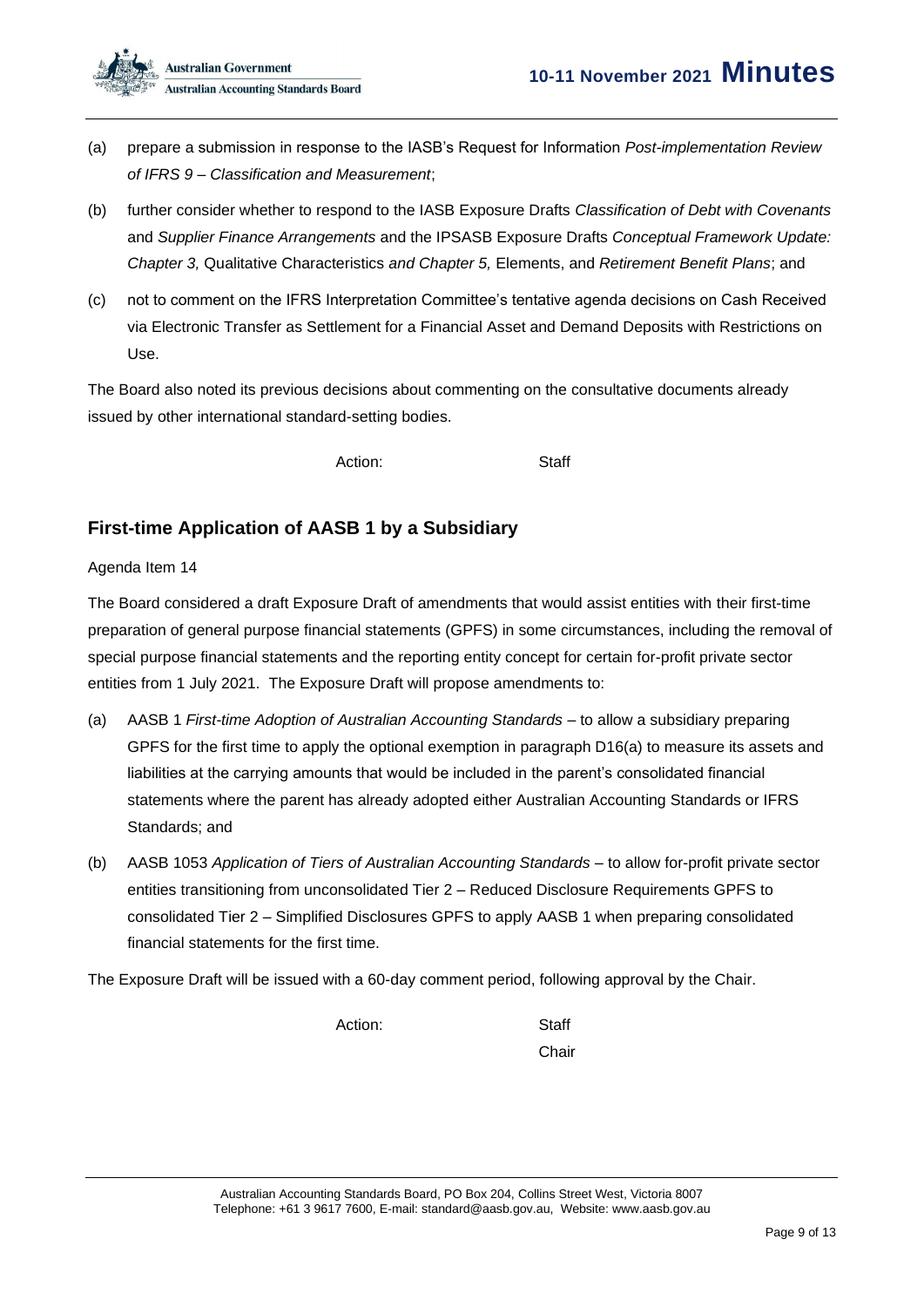## **Management Commentary**

#### Agenda Item 15

The Board deliberated its response to IASB Exposure Draft ED/2021/6 *Management Commentary* (AASB ED 311). The Board decided that its submission would support the proposals on general requirements and would recommend the IASB to:

- (a) avoid requiring unaudited management commentary that fully or partially complies with the revised Practice Statement to use the terms 'unqualified' or 'qualified' in a statement of compliance; and
- (b) provide a limited exemption for prejudicial disclosure in management commentary.

Concerning proposals about areas of content, the Board expressed the view that the overall approach could be difficult for preparers and auditors to operationalise and for regulators to enforce. In particular, the Board disagreed with the design of the disclosure objectives that would require preparers to consider a headline objective, assessment objectives and specific objectives.

The Board agreed with other proposals about areas of content and decided to recommend the IASB to:

- (a) provide a clear framework that clarifies the relationship between materiality, the six areas of content and key matters;
- (b) improve the readability of the revised Practice Statement, including shortening the length and moving explanatory material and examples to appendices;
- (c) include a paragraph specifically clarifying that areas of content are interrelated and information may meet more than one disclosure objective without being duplicated in several sections of the management commentary;
- (d) replace the term 'key matters' with another term such as 'key commentary matters' to avoid confusion with 'key audit matters';
- (e) develop better disclosure guidance on governance; and
- (f) consider the outcome of the IASB's Third Agenda Consultation and the work of the new International Sustainability Standards Board (ISSB) in further developing the revised Practice Statement.

In relation to the selection and presentation of information, the Board decided to support the proposals and to recommend the IASB to:

- (a) better incorporate the concepts and guidance developed in IFRS Practice Statement 2 *Making Materiality Judgements*;
- (b) incorporate principles and terminology expected to be developed in the ISSB's related Standards and guidance as appropriate;
- (c) provide examples to demonstrate the application of aggregation; and
- (d) clearly state that the examples provided are non-authoritative.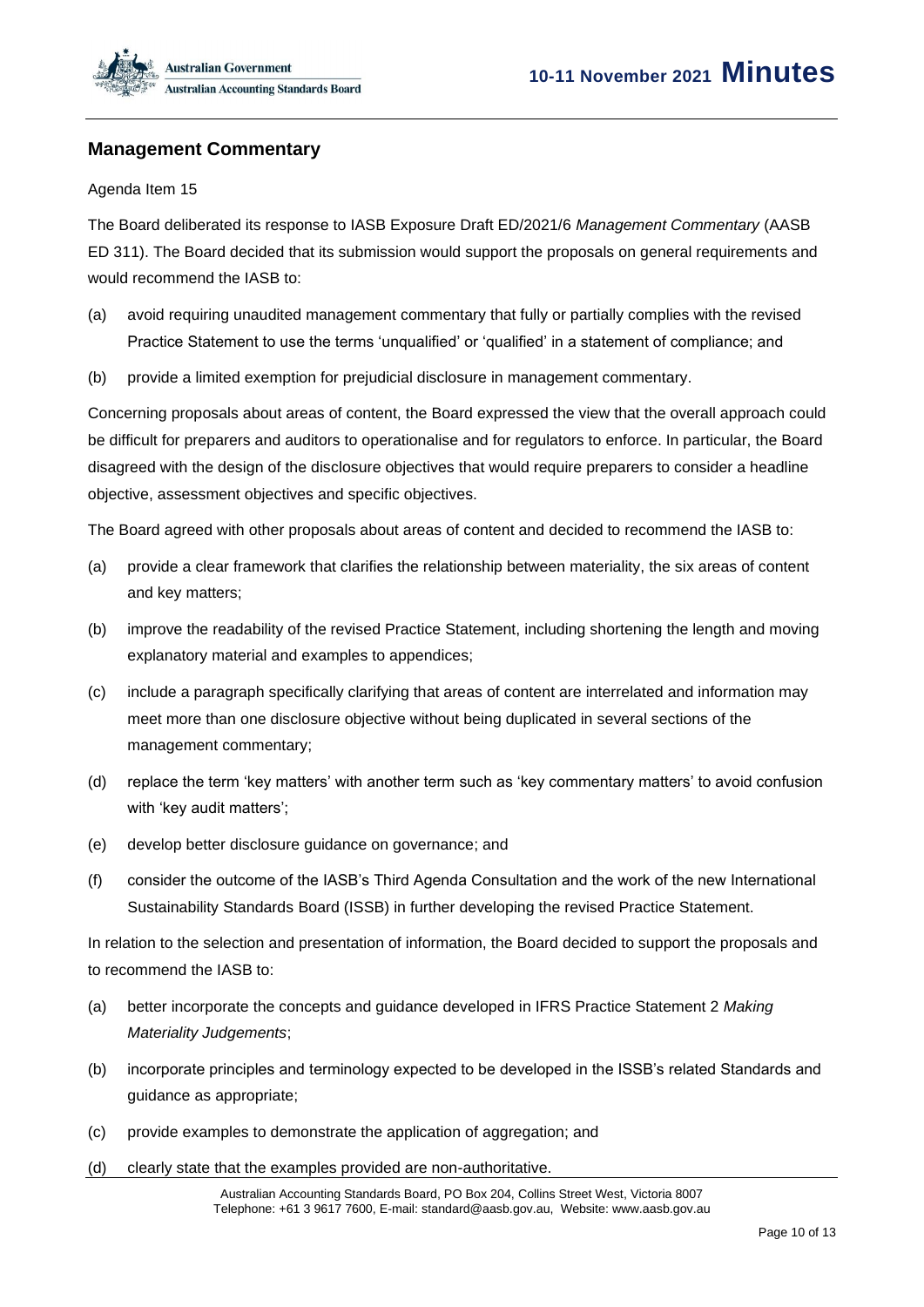

In addition, the Board also decided that its submission should recommend the IASB to consider the ISSB's direction and work plan before deciding the effective date of a revised Practice Statement.

The submission to the IASB will be finalised by a sub-committee of the Board.

Action: Staff

Sub-committee

# **Disclosure of Accounting Policies – Amendments to Tier 2 and Other Australian Accounting Standards**

Agenda Item 16

The Board decided to proceed with the proposals in ED 312 *Disclosure of Accounting Policies – Proposed Amendments to Tier 2 and Other Australian Accounting Standards*, with some changes.

In finalising its views, the Board decided:

- (a) not to include the proposed guidance paragraphs 95A–95E in AASB 1060 *General Purpose Financial Statements – Simplified Disclosures for For-Profit and Not-for-Profit Tier 2 Entities* (corresponding with paragraphs 117A–117E of AASB 101 *Presentation of Financial Statements*). Although the guidance might be helpful to users, the Board noted that AASB 1060 permits entities to refer to AASB 101 (and other Standards) for guidance; and
- (b) to clarify that the accounting policy disclosure requirements in AASB 1060 for specific transactions or balances also apply only where the accounting policy information is material to the financial statements (i.e. the same basis as the general requirement to disclose accounting policy information).

An amending Standard, with an effective date of annual periods beginning on or after 1 January 2023, is expected to be issued in December 2021.

The Board also decided to consider whether a requirement to disclose material accounting policy information should be added to AASB 1039 *Concise Financial Reports*.

Action: Staff

Board

## **Other Business – Public**

Agenda Item 17

The Board noted the submissions made, correspondence received and other items.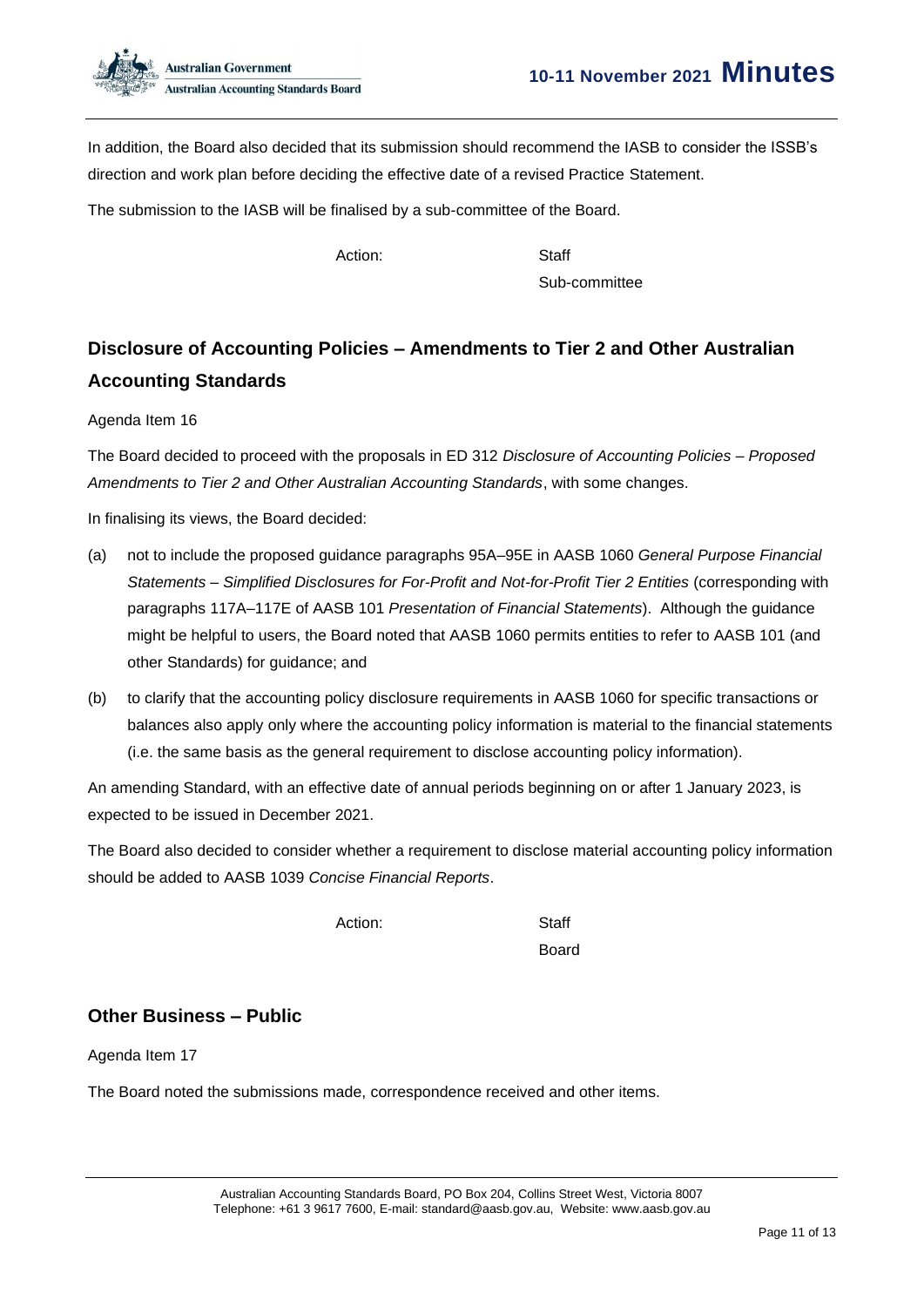#### *Climate-related Financial Disclosures*

The Board approved the publication of an Invitation to Comment for stakeholder feedback on a draft Position Statement supporting disclosures based on guidance issued by the Task Force on Climate-related Financial Disclosures (TCFD).by entities seeking to provide relevant disclosures in the short term.

#### *IPSASB Meeting Report*

The Board noted the report on the IPSASB's September–October 2021 meetings, which highlighted IPSASB projects that could identify potential not-for-profit or public sector additions or amendments to Australian Accounting Standards.

#### *Deferral of Effective Date of Amendments to AASB 10 and AASB 128*

The Board decided to further defer the effective date of amendments made in AASB 2014-10 to AASB 10 *Consolidated Financial Statements* and AASB 128 *Investments in Associates and Joint Ventures*, to periods beginning on or after 1 January 2025. The Board noted that legal requirements in Australia mean that the amendments cannot be deferred indefinitely (the IASB's approach). The amendments remain in place so that they can be adopted early, consistent with the IASB outcome.

The amending Standard will also include editorial corrections to other Standards and Interpretations.

Action: Staff

Board

## **End of Year Wrap Up**

#### Agenda Item 18

The Chair and Board acknowledged Peter Gibson, retiring Board Member, for his significant contributions as a Board Member from 2013. The Board also acknowledged former Board member Mike Blake, whose second term as a member of the International Public Sector Accounting Standards Board concludes at the end of the year.

### **Review of the Meeting**

Agenda Item 19 – discussed in private

The Board reviewed the conduct of the meeting.

#### **TCFD Framework**

Agenda Item 20 – discussed in private

Adrian King, KPMG partner, presented to the Board on guidance issued by the Task Force on Climaterelated Financial Disclosures (TCFD).